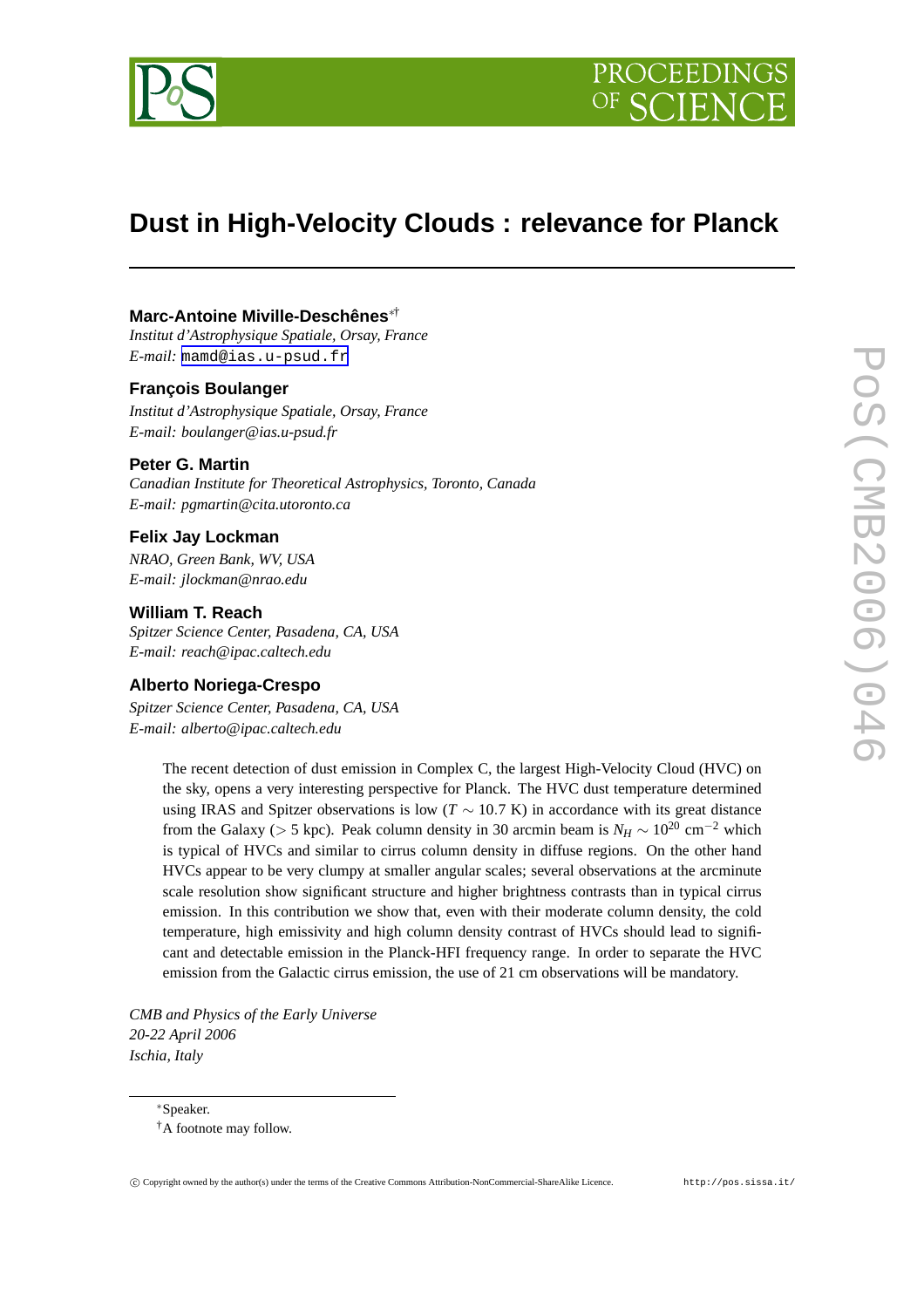# **1. Introduction**

High-Velocity clouds (HVC) are diffuse emission structures first detected at 21 cm which have average velocity forbidden by the Galactic rotation. HVCs are observed on 30% of the sky (see Fig. [1](#page-2-0)) and have angular sizes ranging from less than one square degree (Compact HVC) to 2000 square degrees for Complex C. The origin of HVCs is still a matter of debate; they could be 1) gas expelled from the Galactic disk due to star formation activity (i.e. Galactic fountain), 2) interaction with satellite galaxies - including the Magellanic clouds, 3) condensation of the coronal gas and 4) accretion of primordial gas - gas still in the Local group cluster that has never formed star. To conclude on the origin of HVCs, measurements of their distance (and therefore mass) as well as their metallicities are essential.

Several arguments are invoked to exclude the Galactic fountain scenario, including the fact that HVCs do not follow Galactic rotation and that several HVCs are too massive to have been expelled even by several supernovae; when distance estimates are available the mass of HVCs are in the  $10^5 - 10^6$  $10^5 - 10^6$  M<sub>o</sub> range. HVCs have also been observed around other galaxies like M31 [6] where they are at distances of  $<$  60 kpc from the disk and have masses ranging from 10<sup>5</sup> to 10<sup>7</sup> M<sub>o</sub>.

It is now widely considered that many of them might be infalling clouds fueling the Galaxy with low metallicity gas. This hypothesis received strong support from ultraviolet observations showing that some HVCs have a subsolar metallicity [\[8](#page-3-0)] and a D/H ratio compatible with primordial abundances of deuterium [[5\]](#page-3-0). There is also the suggestion [[1](#page-3-0)] that Compact-HVCs could be the residual of the formation of the Local group and the equivalent of the mini-dark halos which are observed in simulations of structure formation. In this scenario the largest HVCs on the sky would be some of those clouds that are falling on the Galaxy, trapped by its gravitational potential well.

The infall of fresh and metal-poor gas on the Galaxy is required to explain several important properties of Galactic ecology : the star formation rate, the constant metallicity of G stars and the presence of a bar. The exact nature of this infalling gas is still unknown. Some of it could be the HI seen in HVC but looking at external galaxies like M31, 10 to 100 more mass than what is seen in HI is needed. Part of this mass is most probably in the form ionized gas that continuously condense into HI but there is most likely also dark matter. Anyhow HVCs could provide essential clues in our understanding of galaxy formation and evolution.

#### **2. First detection of dust emission in a HVC**

Recently we [[3](#page-3-0)] presented the first detection of dust emission from a HVC made by comparing sensitive Spitzer Space Telescope infrared and Green Bank Telescope 21 cm observations. This study focused on the Spitzer Extra-Galactic First Look Survey (XFLS) field, a diffuse HI area at high Galactic latitude, located on the edge of Complex C (subsolar metallicity ( $\sim 0.1 - 0.3$ ) and distance greater than 5 kpc from the sun [[9](#page-3-0)]). Previously dust emission has been unsuccesfully looked for in HVCs using IRAS data [[7](#page-3-0)]. Upper limits were found to be compatible with their low HI column densities, low metallicity (and therefore low dust/gas ratio) and their large distance (i.e. fainter radiation field). The detection of dust emission [\[3](#page-3-0)] has only been made possible by the use of more sensitive infrared data (Spitzer and IRIS - a reprocessing of the IRAS data [\[4\]](#page-3-0)) and higher resolution and more sensitive 21 cm observations (GBT).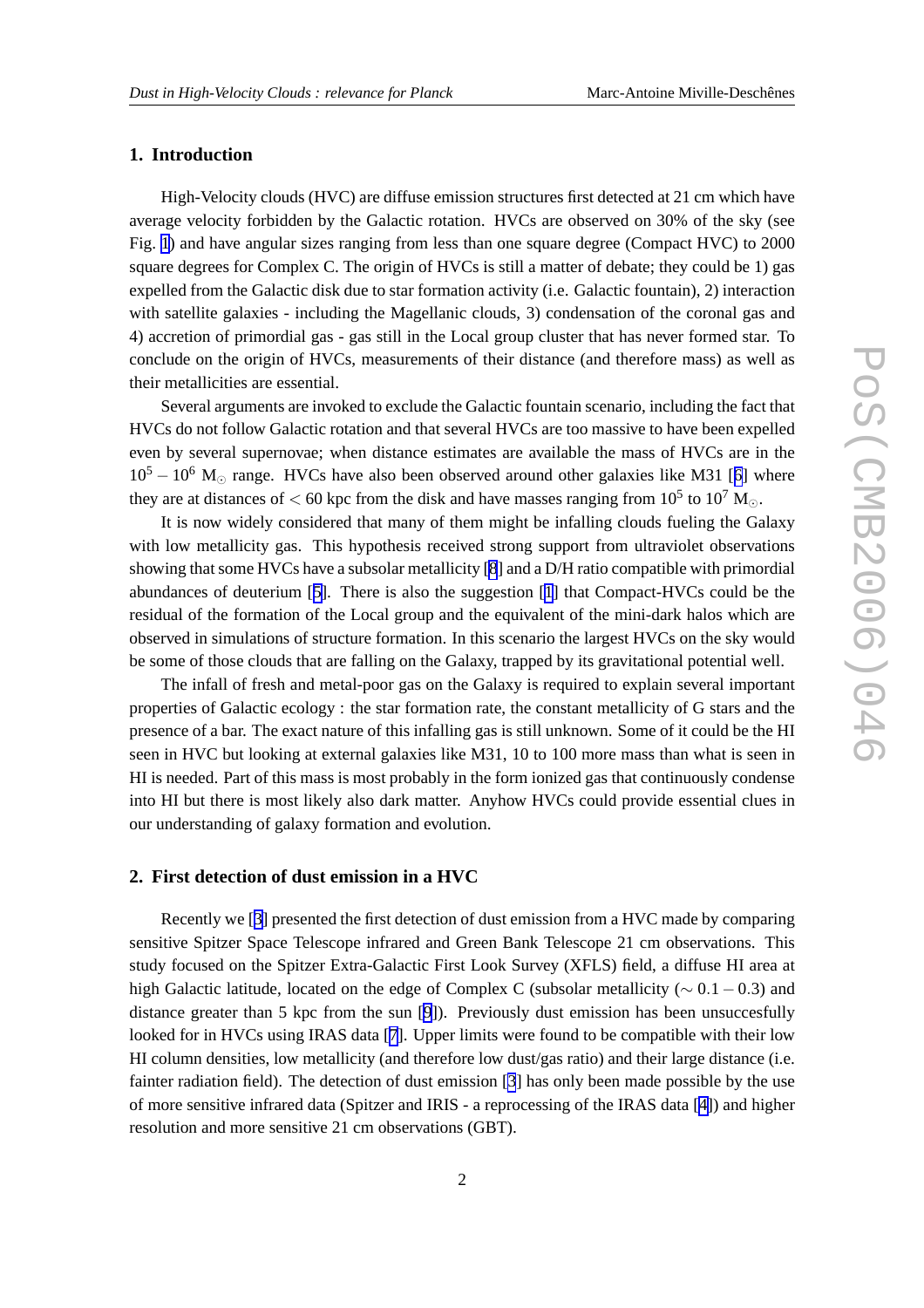<span id="page-2-0"></span>



**Figure 1:** All-sky map of the High-Velocity Clouds (HVC) at 21 cm as given by the Leiden-Argentine-Bonn (LAB) survey [\[2](#page-3-0)]. The bright region at (l∼290, b∼-40) is the Magellanic Clouds.

Dust in this HVC is found to be significantly colder than in the local interstellar medium, even at the 3 $\sigma$  limit ( $T_{BG}^{HVC} = 10.7^{+2.9}_{-3.0}$ ), which is consistant with a lower radiation field than in the Solar neighborhood due to its distance to the Galaxy [[7](#page-3-0)]. In addition, from the correlation between infrared and 21 cm data, we report a far-infrared emissivity  $\varepsilon_{HVC}$  (i.e. emission from big grains per H atom) higher in the HVC than in the Solar neighborhood ( $\epsilon_{HVC}/\epsilon_{soln} > 1.6$  (3 $\sigma$ )). For dust properties typical of the local interstellar medium, <sup>ε</sup>*HVC* should be proportional to the dust-to-gas mass ratio which, for standard metal depletion on grains, would scale with the metallicity. The fact that  $\varepsilon_{HVC}/\varepsilon_{soln}$  is greater than the metallicity in Complex C ( $Z_{HVC}/Z_{\odot} = 0.2 \pm 0.1$ ) opens interesting questions about the nature of the baryons in HVCs (see [\[3\]](#page-3-0) for details).

# **3. Can HVCs be detected with Planck ?**

The detection of dust emission in Complex C shows that dust in HVCs is cold ( $T_{dust} \sim 10 \text{ K}$ ) and has a higher emissivity per  $N_{HI}$  than in Galactic cirrus. Using the Complex C numbers we estimated the emission of HVCs in the four highest frequency bands of HFI. In Fig. [2](#page-3-0) we show the big grain thermal emission for a HI column density of  $N_{HI} = 10^{20}$  cm<sup>-2</sup> for a cirrus and a HVC. To make a first order comparison in the Planck-HFI wavelength range between cirrus and HVC emission (for which nothing is known about the dust spectrum) we used a very simple dust model with a dust spectral index  $\beta = 2$ . According to this simple model, dust emission from HVCs could dominate the thermal dust emission in low cirrus column density regions. This leaves no doubt about the capacity of Planck-HFI to detect the HVC thermal dust emission.

At scales larger than 30 arcmin the ratio of HVC to cirrus HI column density is  $\leq 0.5$ . On the other hand observations at higher angular resolution of specific HVCs have shown that this ratio increases significantly at smaller scales. The structure of HVCs is generally more clumpy and has